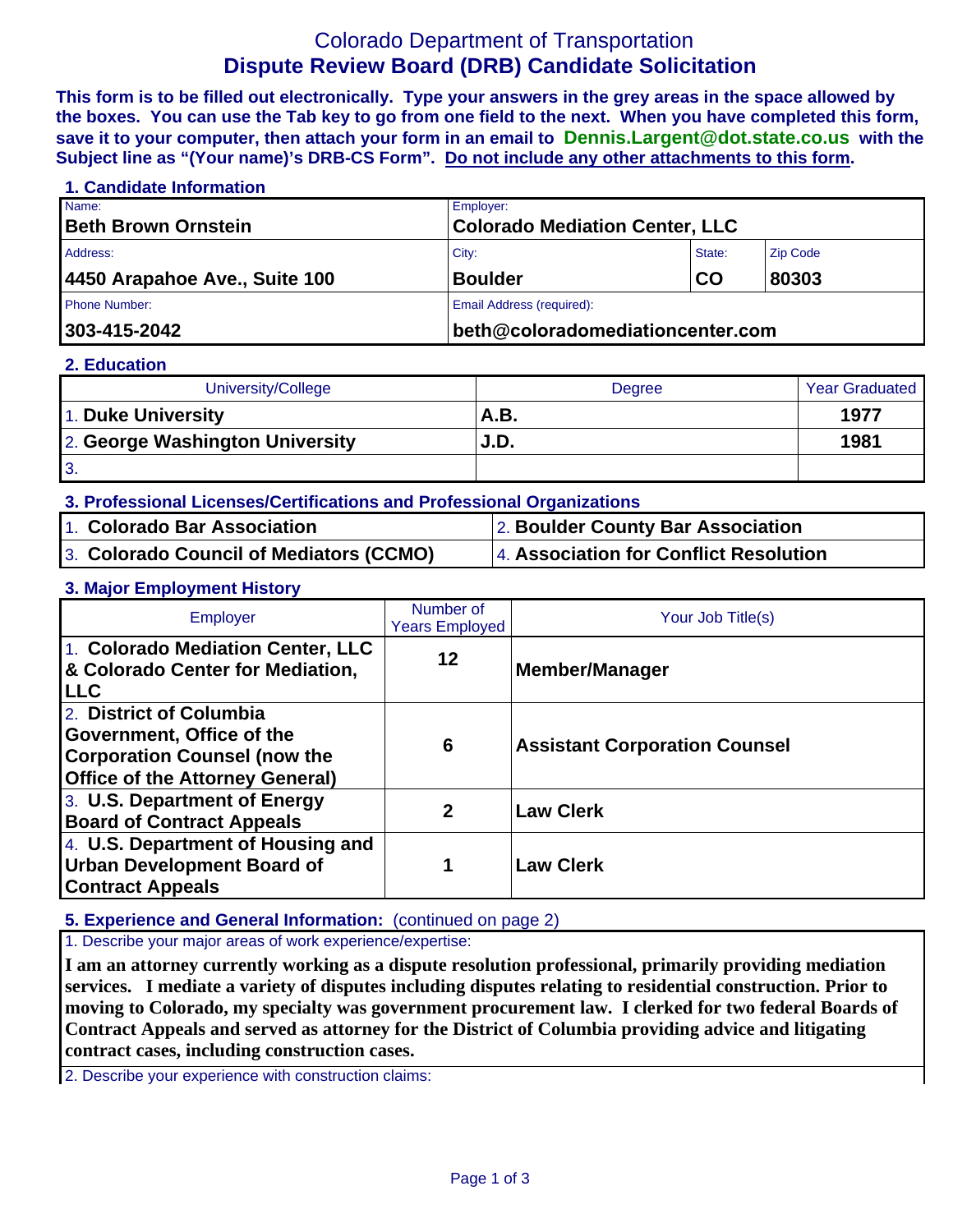**In my work as an attorney for the District of Columbia, I litigated claims relating to school construction and to termination of a contract for disposal of sludge and solid waste at the municipal wastewater treatment plant. I also reviewed proposed procurement regulations. In my work for the Boards of Contract Appeals, I reviewed transcripts and drafted proposed decisions in varied contract cases including one for construction of transmission lines in a National Forest.**

3. Describe your knowledge of construction contract law:

**In law school I researched and drafted notes for portions of Federal Procurement Law, Vol. II (3d ed 1980) by Professors Ralph Nash and John Cibinic and studied federal procurement law. As a law clerk, I researched construction contract law to advise the adminstrative judges. As an attorney, I advised client agencies about construction contract law and litigated construction law matters.**

4. Describe your experience with construction contract administration:

**As an attorney for the District of Columbia I advised client agencies about contract administration issues including review of proposed IFBs and RFPs and responses to them.** 

5. Describe your construction field experience:

**My field experience is limited to personal residential construction.**

6. Describe your DRB (or arbitration) training, certification, and experience:

**I am a Professional Mediator in accordance with the standards of the Colorado Council of Mediators and Mediation Organizations. My initial 40 hour mediation training was with CDR Associates in October, 1991.** 

**I participated in a 7 hour Mediation-Arbitration training in January, 1998. I have servied as a mediatorarbitrator in several civil and domestic cases. I have used an informal process for arbitration when no resolution was reached through mediation and prepared and submitted Arbitration Awards to the court. As a clerk for two Boards of Contract Appeals, I assisted the adminstrative judges in developing decisions relating to contract disputes.**

7. Describe your employment/retirement status and availability to serve on a DRB and geographical area:

**I work by appointment. I can be flexible with notice to participate on a Standing DRB or an On Demand DRB. I am not limited by geographical area.**